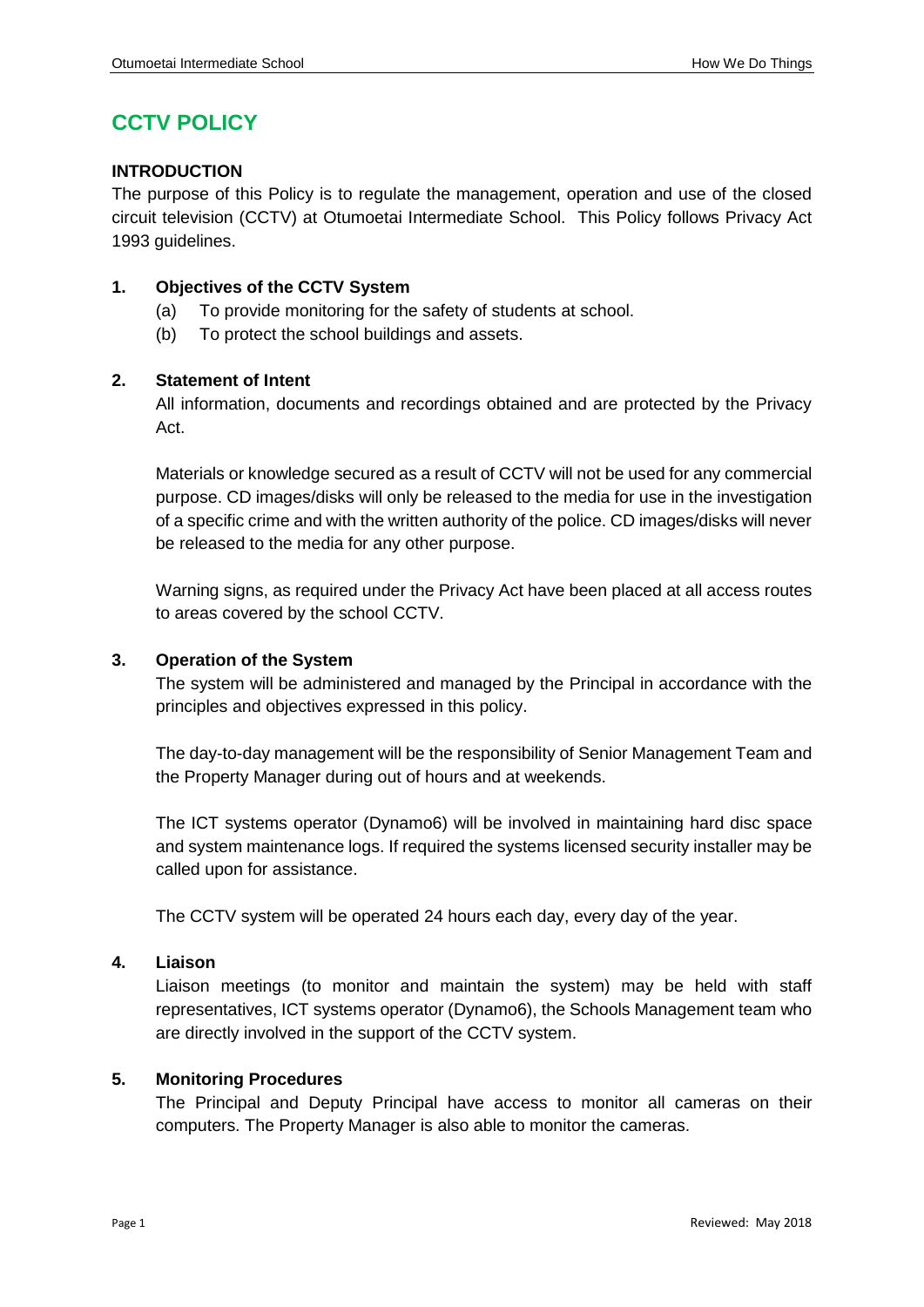## **6. Image Storage Procedures**

The images are stored on the Hard Drive. If images are required for evidential purposes, the following procedures for their use and retention must be strictly adhered to.

The images need to be transferred to a disk which must be sealed, witnessed, signed by the controller, dated and stored in:

- A locked safe until collected.
- Each disk must be identified by a unique reference number.
- The disk should be new or cleaned of any previous recording.
- If the disk is archived at a later date, the reference number must be noted.

Footage may be viewed by the Police for the prevention and detection of crime or identification of a missing child.

A record will be maintained of the release of footage to the Police or other authorised applicants. A register will be available for this purpose.

Viewing of footage by the Police must be recorded in writing and in the log book. Requests by the Police can only be actioned through the Principal.

Should footage be required as evidence, a copy may be released to the Police. Footage will only be released to the Police on the clear understanding that the footage remains the property of the school, and both the footage and information contained on it are to be treated in accordance with this policy.

The Police may require the school to retain the stored footage for possible use as evidence in the future. Such footage will be properly indexed and properly and securely stored until they are needed by the Police.

Applications received from outside bodies (e.g. lawyers) to view or release footage will be referred to the Principal. In these circumstances footage will normally be released where satisfactory documentary evidence is produced showing that it is required for legal proceedings, a subject access request, or in response to a Court Order.

# **7. Breaches of the Policy (including Breaches of Security)**

Any breach of this policy will be initially investigated by the Principal, in order to take the appropriate action and inform the board.

Any serious breach of this policy will be immediately reported to the BOT Chairperson and an independent investigation carried out to make recommendations on how to remedy the breach.

# **8. Assessment of the scheme and this policy**

Performance monitoring, including random operating checks, may be carried out by the Principal/ICT Systems operator.